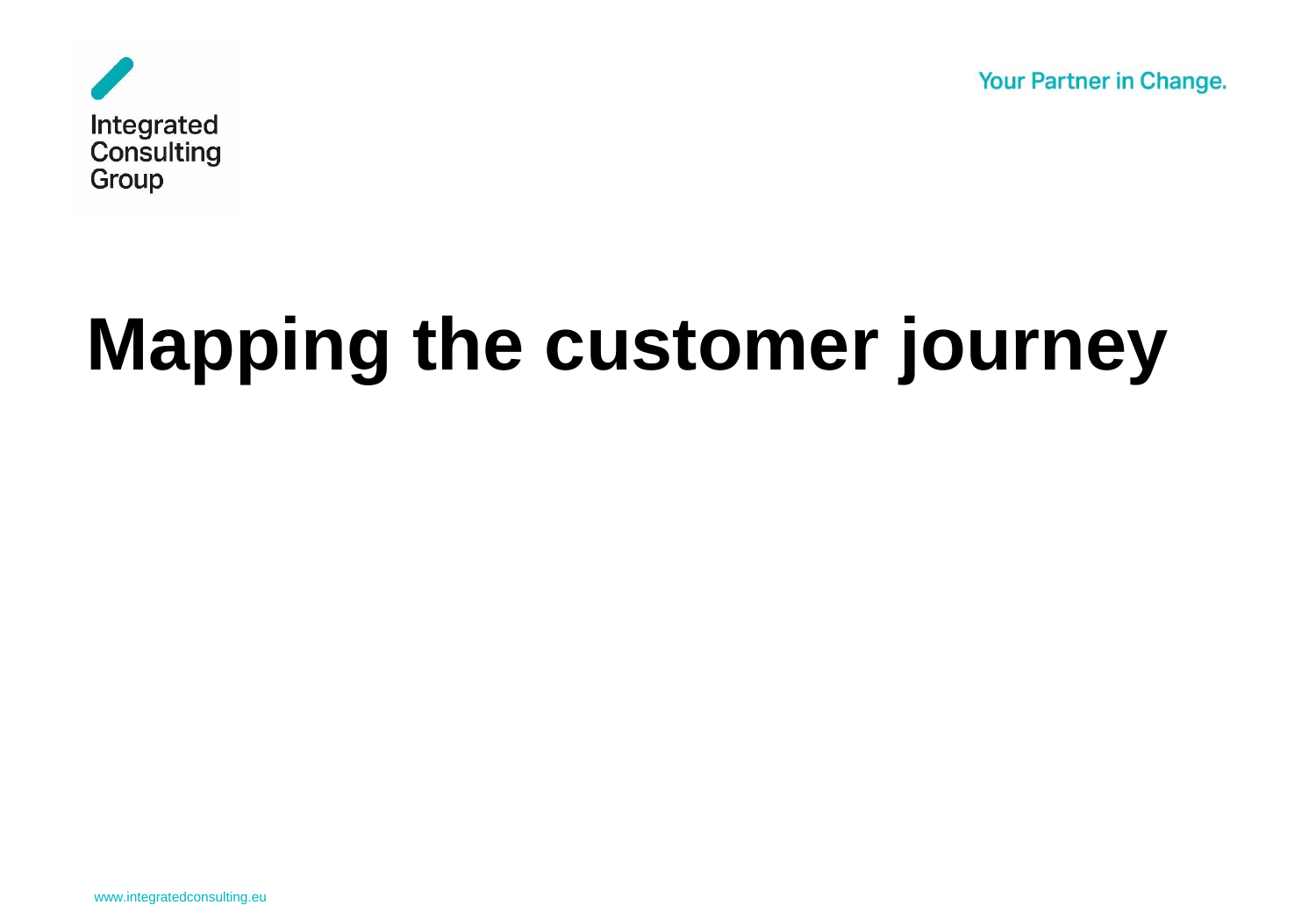# **What are the TOUCHPOINTS?**

- When the customer uses the products and services he "meets" with the company through variety of channels and an interaction between the customer and the company is established.
- These interactions are moments or points of contact and are known as the "touchpoints".
- These touchpoints can have positive or negative effect on the customer and are very important during establishing a link between the customer and the company.

#### **Touchpoints in the customer journey**

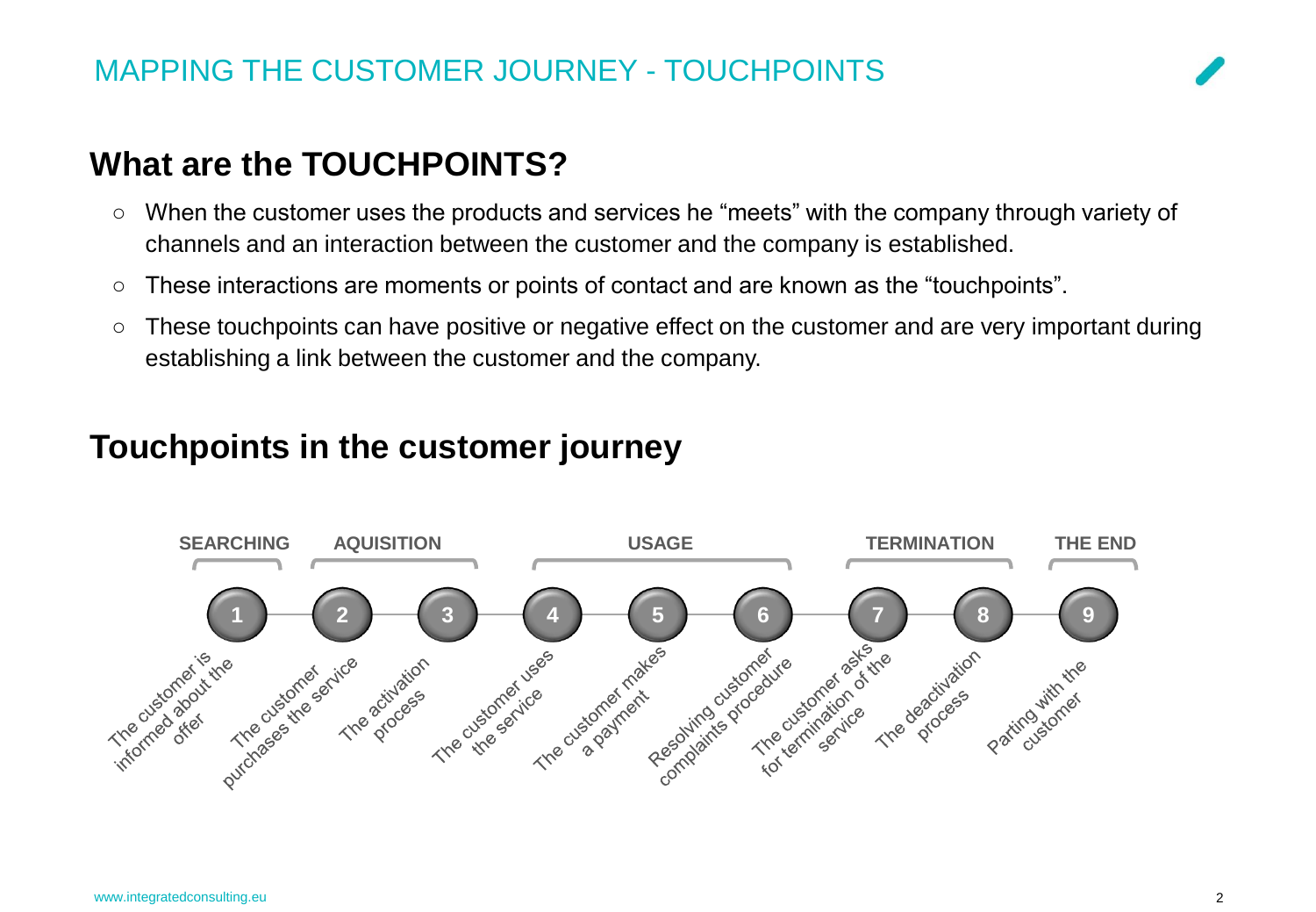#### MAPPING THE CUSTOMER JOURNEY



### **Positive and negative experiences during the customer journey**

- Mapping the customer journey presents us with customer's feelings during the interaction with the company, its products or services - real or ideal.
- The mapping is used for listing the positive and negative feelings of the customer, which helps to determine space for innovation.